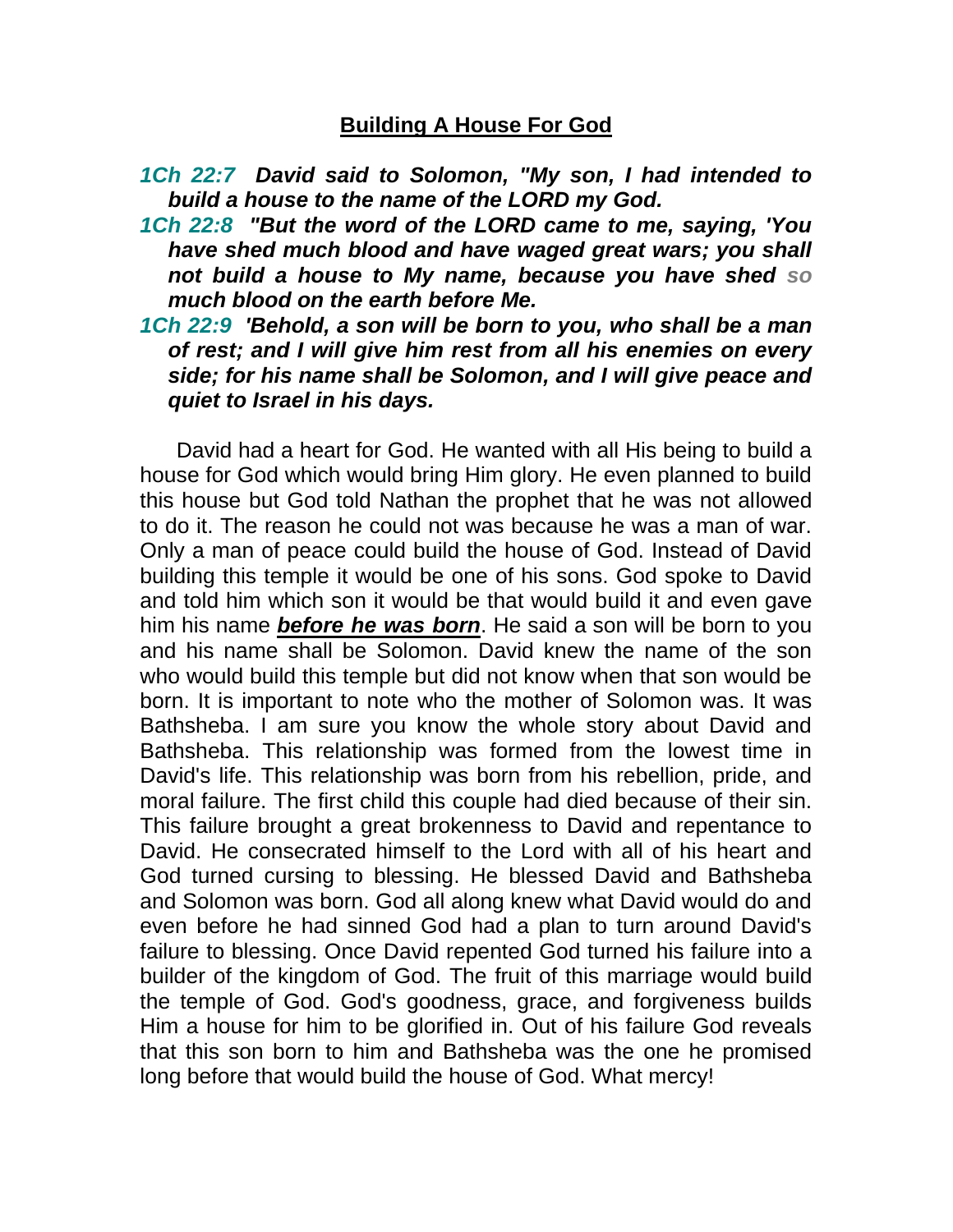In this temple was an altar that was to be lit continually. There was also a laver of water that was to be kept clean. I want to look at who was responsible for bringing the wood and water to keep the worship of God going.

- *Jos 9:22 And Joshua called for them, and he spake unto them, saying, Wherefore have ye beguiled us, saying, We are very far from you; when ye dwell among us?*
- *Jos 9:27 And Joshua made them that day hewers of wood and drawers of water for the congregation, and for the altar of the LORD, even unto this day, in the place which he should choose.*

The people spoken to here are the Gibeonites. This was a tribe of people in the land of Canaan when Joshua was called by God to kill all its inhabitants. This group of people were next on the list to be taken out so they tricked Israel into thinking they were from a distant land and made a treaty with them. When Israel arose in the morning and went over the hill to war against the next group they discovered it was the Gibeonites. Instead of killing them they had to protect them. Joshua and Israel failed God and were disobedient to his word to destroy all the inhabitants. Because they made a covenant with the Gibeonites without God's counsel these foreign people would always be there in the land. Joshua and Israel repented of their failure and sin of not seeking God. These people were made cutters of wood and drawers of water for the altar of the Lord. They were responsible to keep the fire of the altar going and water for the laver of purification. Israel's mistake was made to work for them. They kept the fire going on the altar and the purification process going. That is what our past mistakes do for us when we turn to God after we sin. The consequences of our past mistakes are not always removed. However, when we turn to God and trust Him they are made to work for us. They cause us to daily consecrate ourselves to him at His altar. Having consequences for our wrong actions cause us to stay before the Lord and seek His grace and help. They keep the fire of our consecration with the Lord burning. They will also work for us in bringing purification to our lives as we look to God to help us in dealing with them. Our past mistakes become hewers of wood and drawers of water for our spiritual life.